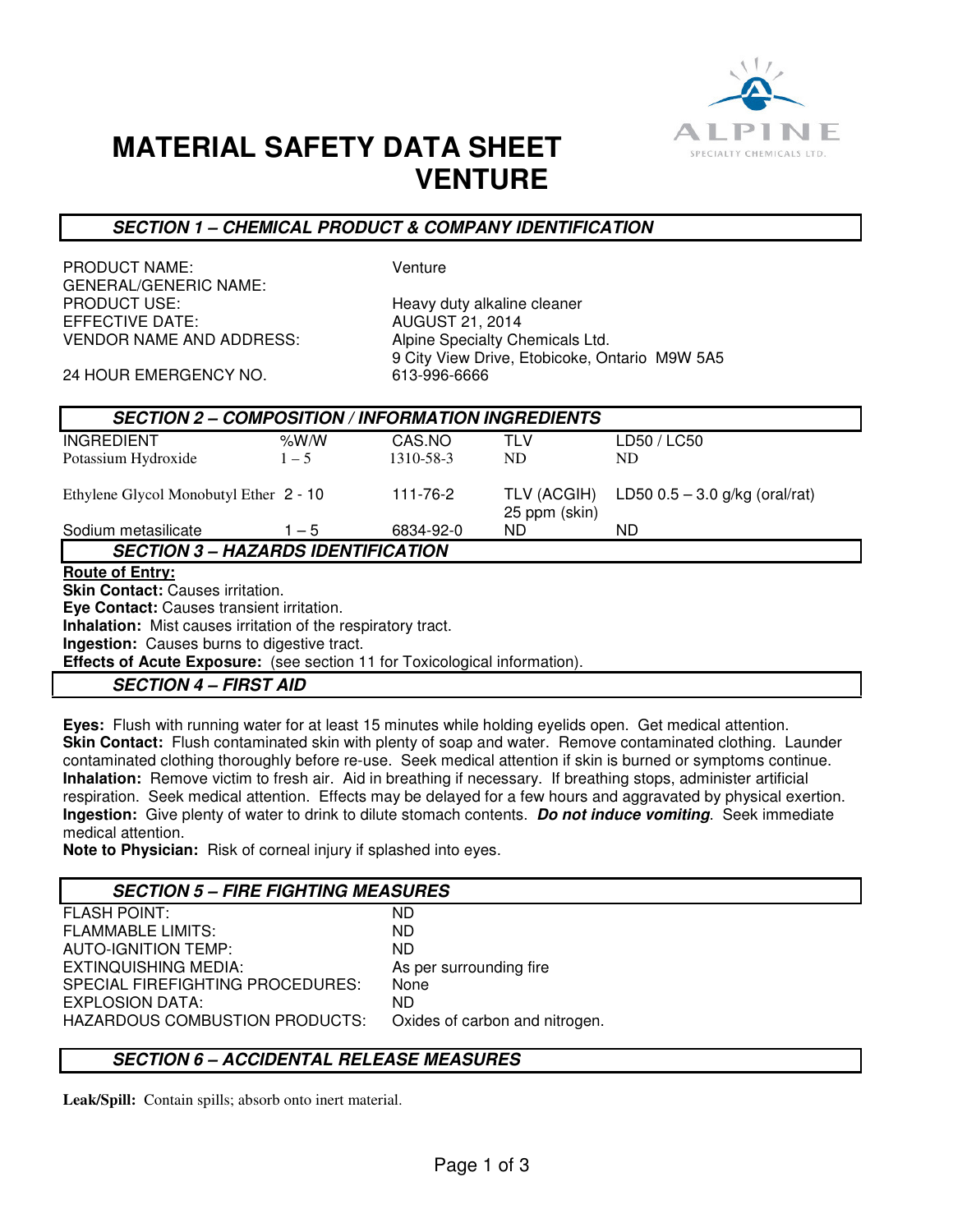## **MATERIAL SAFETY DATA SHEET VENTURE**

### **SECTION 7 – HANDLING AND STORAGE**

**Handling Procedures**: Avoid all skin contact. Ventilate adequately, otherwise wear an appropriate breathing apparatus. Avoid contact with eyes, skin or clothing. Keep container closed when not in use. **Storage Procedures**: Keep from freezing. Keep containers closed when not in use

## **SECTION 8 – EXPOSURE CONTROLS**

| <b>PROTECTIVE EQUIPMENT TO BE USED:</b>                              |
|----------------------------------------------------------------------|
| Not required under adequate ventilation.                             |
| General ventilation adequate.                                        |
| Rubber or Neoprene                                                   |
| Safety goggles                                                       |
| Wear proper safety equipment when handling product. Eye wash station |
|                                                                      |

#### **SECTION 9 – PHYSICAL PROPERTIES**

| PHYSICAL STATE:          | Liquid              |
|--------------------------|---------------------|
| APPEARANCE AND ODOUR:    | Clear purple liquid |
| <b>ODOUR THRESHOLD:</b>  | ND                  |
| <b>SPECIFIC GRAVITY:</b> | 1.05                |
| <b>VAPOUR PRESSURE:</b>  | ND                  |
| <b>VAPOUR DENSITY:</b>   | ND                  |
| PH:                      | 14                  |
| EVAPORATION RATE:        | ND                  |
| INITIAL BOILING POINT:   | 100°C approximately |
| <b>WATER SOLUBILITY:</b> | Complete            |
| <b>FREEZING POINT:</b>   | 0°C approximately   |
|                          |                     |

#### **SECTION 10 – STABILITY AND REACTIVITY**

STABILITY: Stable INCOMPATIBILITY: Strong Acids HAZARDOUS DECOMPOSITION PRODUCTS: ND HAZARDOUS POLYMERIZATION: Will not occur.<br>CONDITIONS TO AVOID: Contact with st Contact with strong acids will generate heat.

#### **SECTION 11 – TOXICOLOGICAL INFORMATION**

| THRESHOLD LIMIT VALUE:        | <b>ND</b>                                                                   |
|-------------------------------|-----------------------------------------------------------------------------|
| EFFECTS OF ACCUTE EXPOSURE:   |                                                                             |
| SKIN CONTACT:                 | May cause severe irritation.                                                |
| EYE CONTACT:                  | May cause temporary or permanent damage if not treated promptly.            |
| INHALATION:                   | Breathing mist, spray or vapor may cause irritation.                        |
| INGESTION:                    | May cause severe irritation to digestive tract. Maybe harmful if swallowed. |
| EFFECT OF CHRONIC EXPOSURE:   | Animals receiving repeated doses of concentrated Butoxyethanol develops     |
|                               | hemolytic anemia and secondary injury to the kidney and liver.              |
| <b>IRRITANCY OF PRODUCT:</b>  | Medium                                                                      |
| CARCINOGENICITY:              | ND.                                                                         |
| SENSITIZATION TO MATERIAL:    | ND.                                                                         |
| <b>REPRODUCTION TOXICITY:</b> | ND.                                                                         |
| TERATOGENTICITY:              | ND.                                                                         |
| MUTAGENICITY:                 | ND                                                                          |

#### **SECTION 12 – ECOLOGICAL CONSIDERATION**

No permanent effects on ecosystems.